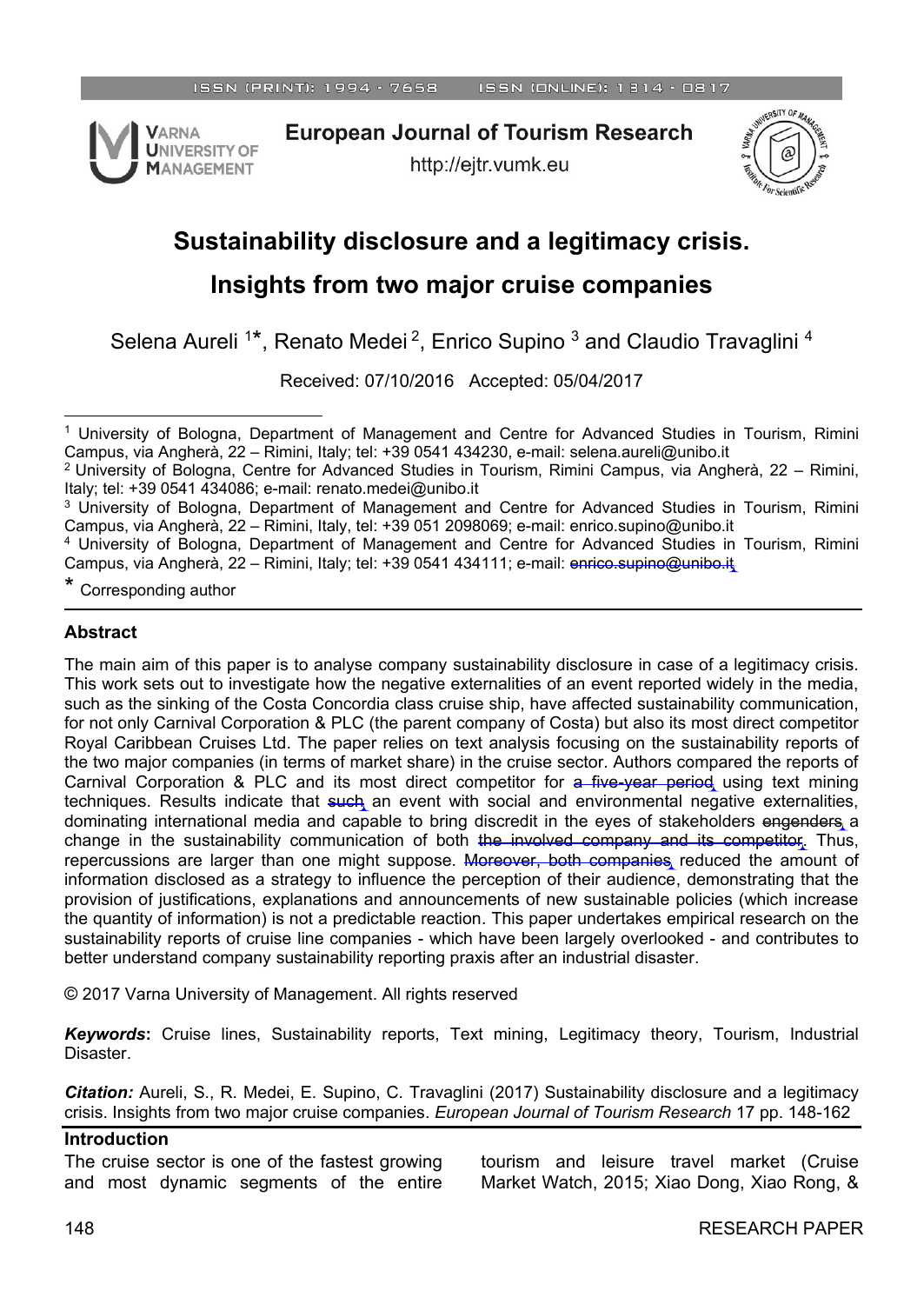Xue Gang, 2015). However, cruise holidays are labelled as a unsustainable typology of tourism (Butt, 2007). The growth of the cruise sector (for example, the European cruise market grew from 3.4 million passengers in 2006 to 5.5 million passengers in 2010 according to CLIA Europe Statistics 2014) highlights a serious problem of sustainability in terms of negative environmental and social impact because the growing demands from new passengers requires the construction of increasingly large ships, which in turn have increasing impacts on the marine environment and the cruise destinations (Bonilla-Priego, Font, & Pacheco-Olivares, 2014; Brida & Zapata, 2009; Johnson, 2002; Klein, 2011; Wood, 2000).

The categories of eco-justice and ecoefficiency (Bebbington & Gray, 2001; Young & Tilley, 2006) are hard to apply to the cruise context, when we consider that, during navigation, a ship stops in a port for a limited period to load goods and offload waste. A negative pay-off is therefore generated between the resources taken and the waste left, producing inefficiency in terms of sustainability. Moreover, local communities perceive a worsening of their own quality of life when they encounter affluent tourists that waste the local scarce resources (Jordan, Vogt, & DeShon, 2015). Actually, cruise tourists and owners are located in countries in the north of the world, while the most popular routes are those of the southern seas (i.e. Caribbean islands), giving rise to further disparity in the distribution of wealth and negative externalities. Additional social concerns relate to changes to indigenous value systems, traditional lifestyles and behaviours at ports of call, to food safety and health for passengers and to working conditions for crew members (Jones, Hillier, & Comfort, 2016).

In response to the increasingly strict environmental regulations and the social and political pressure concerning these topics, cruise companies have enhanced the level of voluntary reporting on topics relating to social, environmental and economic responsibility, starting to produce reports dedicated to social responsibility and sustainability, which are usually available on corporate institutional websites (Jones et al., 2016; Morhardt, 2010)<sub></sub>

As explained by Bebbington, Larrinaga, and Moneva (2008) and in line with the theoretical basis of the legitimacy theory (Adams, Hill, & Roberts, 1998; Deegan, 2002), voluntary reporting on sustainability topics is driven by the aim of managing corporate reputation and legitimacy, as well as the risk linked to negative events. Thus, sustainability reports can be used as a managerial tool and their content changed according to the companies' specific purposes. For the above-mentioned reason, it is worthwhile to understand what happens to sustainability communication when a company is responsible for an event with highly negative repercussions on both the environment and the society. Previous studies have attempted to describe this situation (Harlow, Brantley, & Harlow, 2011; M. R. Lee & Blanchard, 2012; Matacena, 2010; Michelon, 2012; Sorensen, 2012; Volo & Pardew, 2013) but there are no common conclusive findings. Thus, this work aims to contribute to existing research using the case of a huge event with negative externalities and widely reported in the media, such as the sinking of the ship named Costa Concordia, to analyse possible changes occurred in the sustainability communication of its holding company Carnival Corporation & PLC (CCL) and its most direct competitor Royal Caribbean Cruises Ltd (RCL).

The analysis of the sustainability praxis, before and after, the wrecking of Costa Concordia is pointed out to answer the following questions:

 RQ1: Does the sustainability disclosure of CCL change after the occurrence of the industrial disaster of Costa Concordia?

 RQ2: (To what extent) does the industrial disaster affect the sustainability disclosure of CCL's main competitor?

The research focuses on RCL and CCL because these two companies alone control around two thirds of the worlds' passenger capacity. According to Cruise Market Watch (2015), CCL has the majority of the market shares with 48% of passengers and 42% revenues, while RCL ranks second with 17% of passengers and 14% of revenues worldwide.

The wrecking of the Costa Concordia is an important event for the legitimacy of the whole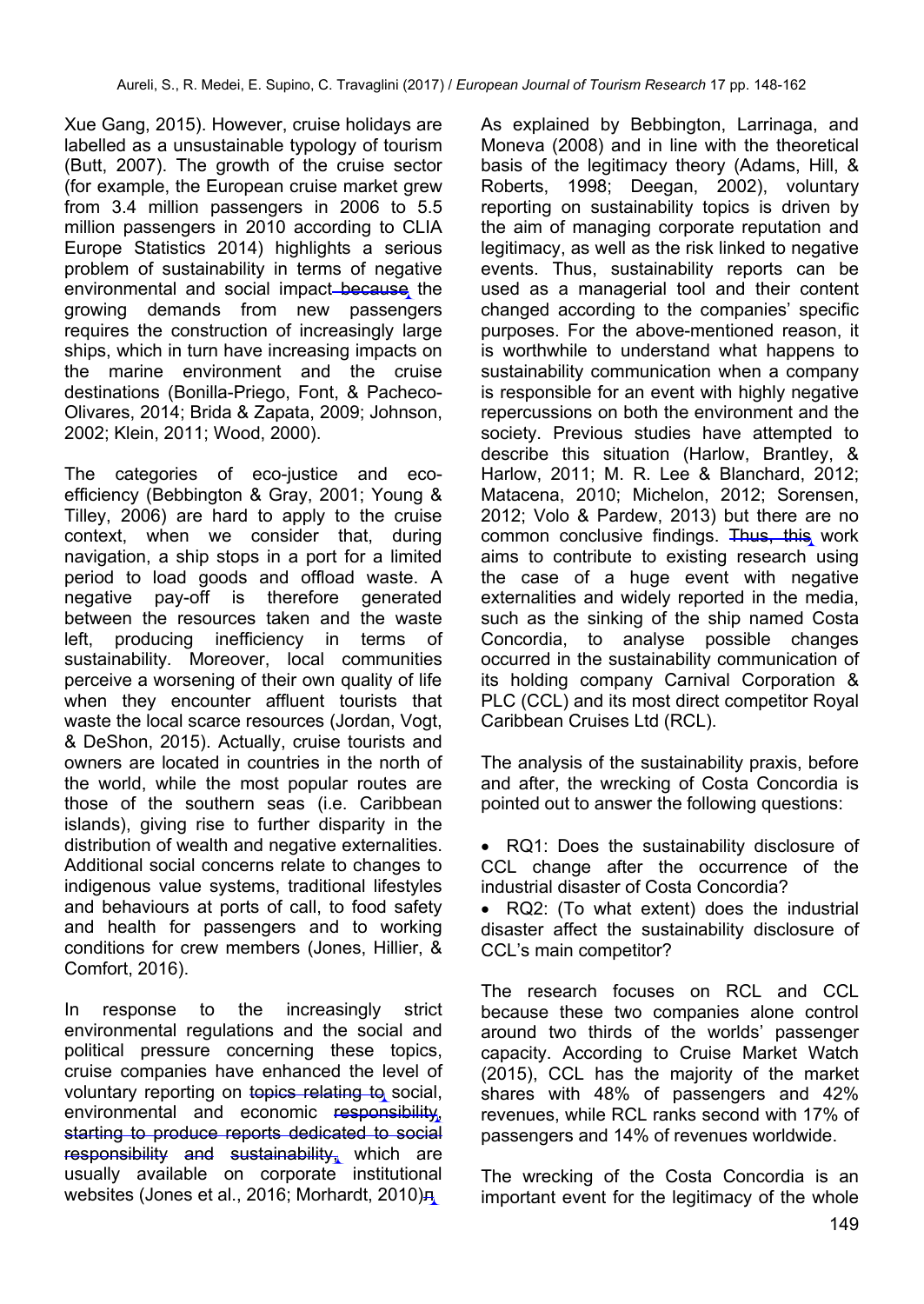sector because it is not just a service failure (Skaalsvik, 2011); it is a tragic event affecting both the passengers and the environment and which implies the responsibility of the crew and the inadequate management of the organisational procedures of navigation and human and environmental safety. The episode represents the paradigm of the crises and it had a huge media impact on the cruise sector due to the way in which it occurred. We have therefore hypothesised the need for managers to re-establish the trust in the ability of these companies and their personnel to manage social and environmental sustainability matters through a modified communication in sustainability documents.

The theoretical basis of this research is presented in the second paragraph. The third paragraph introduces the concept of text mining, a text analysis method used to automatically detect hidden information in data (Tan & Lambrix, 2009) to create interpretations or analytical models that explain trends in text data (Romero, Espejo, Zafra, Romero, & Ventura, 2013; Romero, Ventura, & García, 2008). The results of the analysis are presented in paragraph 4. The final paragraph examines the evidence obtained from data analysis, the implications, limitations and possible future developments of the research.

#### **Literature Review**

#### *Sustainability concerns and sustainability reporting of cruise companies*

As predicted by Page (1987) in the late 1980s, academic research on the cruise sector has seen rapid development over the past few years, in step with the growth of the sector itself. Among others, a topic gaining in importance is the relationship between the cruise business and society (Papathanassis & Beckmann, 2011). The impact of cruise lines on people and the society is becoming a relevant issue because the relative increase in the size of the ships and the volume of visitors crowding the ports and the nearby tourist destinations, has brought new demands on infrastructure (Jones et al., 2016). The local authorities and port management authorities are faced with the need to tackle a situation which generates not only economic problems (e.g. assessing the costs and benefits of port modernisation projects), but also has huge social and environmental repercussions.

The cruise ship is not a closed system. When it docks, it exchanges resources and waste with local operators, causing various environmental and social problems (Brida & Zapata, 2009; Butt, 2007; Cloesen, 2003). Its arrival implies an over-use of water and other scarce resources, which are supplied to the ship and thus taken from the local population (Bonilla-Priego et al., 2014; Jordan et al., 2015). Often the ship transit corridors are created to the detriment of the coral reefs, the destruction of which leads to a reduction in marine life and therefore damages the local fishing and other connected economies (Erftemeijer, Riegl, Hoeksema, & Todd, 2012). The socioenvironmental impact of cruises is huge, above all when the itineraries cover small islands and places marked by a delicate ecosystem (Cloesen, 2003; Dale & Robinson, 1999). Moreover, the presence of the ship and its passengers can trigger psychological and social problems for the local communities, which encounter wealthy tourists wasting resources and may perceive a worsening of their own quality of life due to the increase in this kind of tourism (Jordan et al., 2015). Lastly, cruise tourism is not always economically viable for the destinations it reaches. As demonstrated by the case of the Caribbean (Bresson & Logossah, 2011), this type of tourism reduces the number of visitors staying locally, and therefore replaces (rather than integrates) traditional tourism which usually has greater positive externalities on the local context. Equally important is the danger deriving from the creation of asymmetric power structures, where local operators and the government authorities of the countries of destination, often with scarce financial resources, depend on the cruise operators and other foreign suppliers to create infrastructure and develop local tourism (Jordan et al., 2015; D. Lee, Hampton, & Jeyacheya, 2015; Lester & Weeden, 2004).

Cruise companies seem to be quite aware of the impact of their activities on the society, environment and economy of the countries of destination as well as the countries of origin. For example, in their analysis of materiality,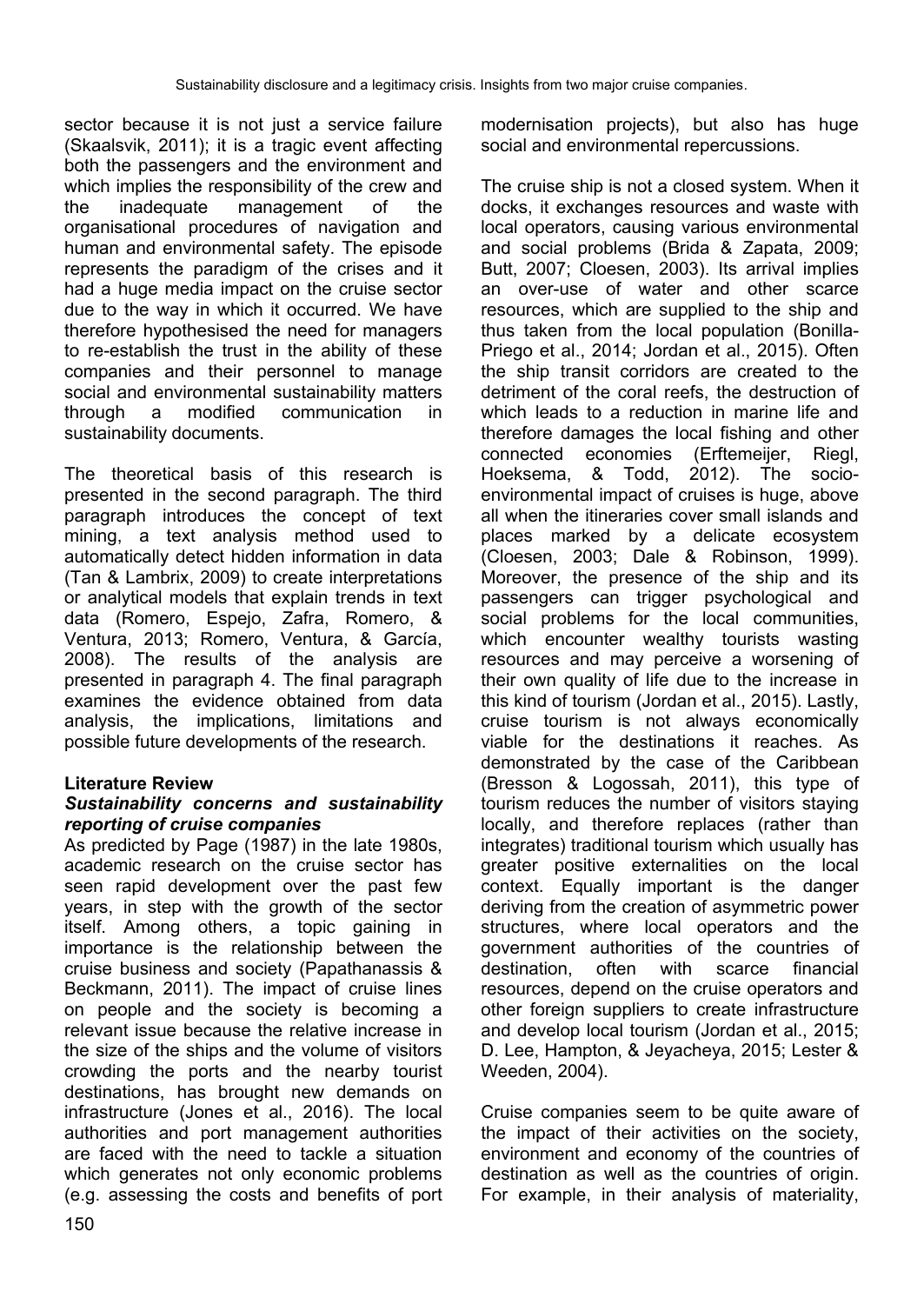several issues are acknowledge by RCL and CCL (Jones et al., 2016). However, to tackle the demands for closer attention to social aspects, these companies are more prone to running philanthropic projects, funding schools and hospitals, aiming to ensure the social legitimacy of their activities rather than to implement long-term sustainable policies (Weeden, 2015). With reference to the whole sector, the general level of sustainability disclosure is still low (Font, Guix, & Bonilla-Priego, 2016). The study carried out by Bonilla-Priego et al. (2014) on 29 cruise companies indicates that less than half of these produce a sustainability report. The major international brands are more willing to publicly communicate the adoption of CSR policies in specific reports, while the other companies mainly use their own website, where the information transmitted is however quite scarce (De Grosbois, 2016b). There is therefore a significant gap between the majority of cruise operators and the few best in class (i.e. RCL and CCL), who follow the Global Reporting Initiative (GRI) guidelines in drafting their reports (Jones et al., 2016) and have received awards and recognitions, such as the inclusion in the Dow Jones Sustainability Index (DJSI).

As regards the topics covered, the reports focus on environmental aspects, such as water and fuel consumption and gas emissions, aiming primarily to identify cost reduction practices. Information regarding the company relationship with society mainly refers to compliance with international rules, while there is little attention to the local communities where the ships run. The aspects concerning shareholders receive attention, while reports scarcely consider other stakeholders' demand. The categories of weaker stakeholders do not seem able to exert sufficient pressure on the companies surveyed. For example, issues of employment quality and diversity and accessibility are reported to a much lesser extent (De Grosbois, 2016a, 2016b).

#### *Legitimacy theory and changes in the level of disclosure after a crisis*

Cruise company sustainability reporting appears to be interpretable mainly in the light of the *legitimacy theory* (Bonilla-Priego et al., 2014). The *legitimacy theory*, while quite similar and often used in a complementary manner to the *stakeholder theory* (Deegan, 2002)*,* ascribes the disclosure of socio-economic information to the will of managers to activate communication strategies in order to acquire, maintain or regain the legitimacy of their business in society (Cho & Patten, 2007). *Legitimacy and stakeholder theory* are both socio-political, as they are linked to the relationship between companies and members of the external society (Freeman, Rusconi, Signori, & Strudler, 2012). They contrast purely economic theories, such as the *agency theory* and the *resource-based view theory*, according to which information is disclosed because it is economically rational (Cormier, Magnan, & Van Velthoven, 2005).

Used above all from the 1970s to the present (Dowling & Pfeffer, 1975; Sethi, 1979), the roots of the legitimacy theory lie in the works of Weber and Parsons (Suchman, 1995). This theory represents one of the most common perspectives used in corporate social responsibility accounting and reporting literature to explain the adoption of social reporting practices by organizations (Hopwood, 2009; Mahadeo, Oogarah-Hanuman, & Soobaroyen, 2011; Monfardini, Barretta, & Ruggiero, 2013), although some authors have underlined the need for further study (Deegan, 2002; Tilling, 2004). The underlying idea is that companies need to establish congruity between the social values associated to their activities and the commonly accepted rules of conduct in the broader social system they belong to (Cho & Patten, 2007). To run their business, companies conclude a kind of "social contract". When there is a lack of congruity because society's expectations are not satisfied, there is a problem of legitimacy for the companies' activities, which could compromise the abovementioned contract and consequently make it impossible for the company to obtain the financial, human and environmental resources which it needs (Summerhays & De Villiers, 2012). Following the strategic approach (Dowling & Pfeffer, 1975; Tregidga, Milne, & Kearins, 2006), which conceives legitimacy as an aspect which can in some way be controlled by the managers, it is assumed that companies can alter their status of legitimacy, mainly through disclosure, which affects the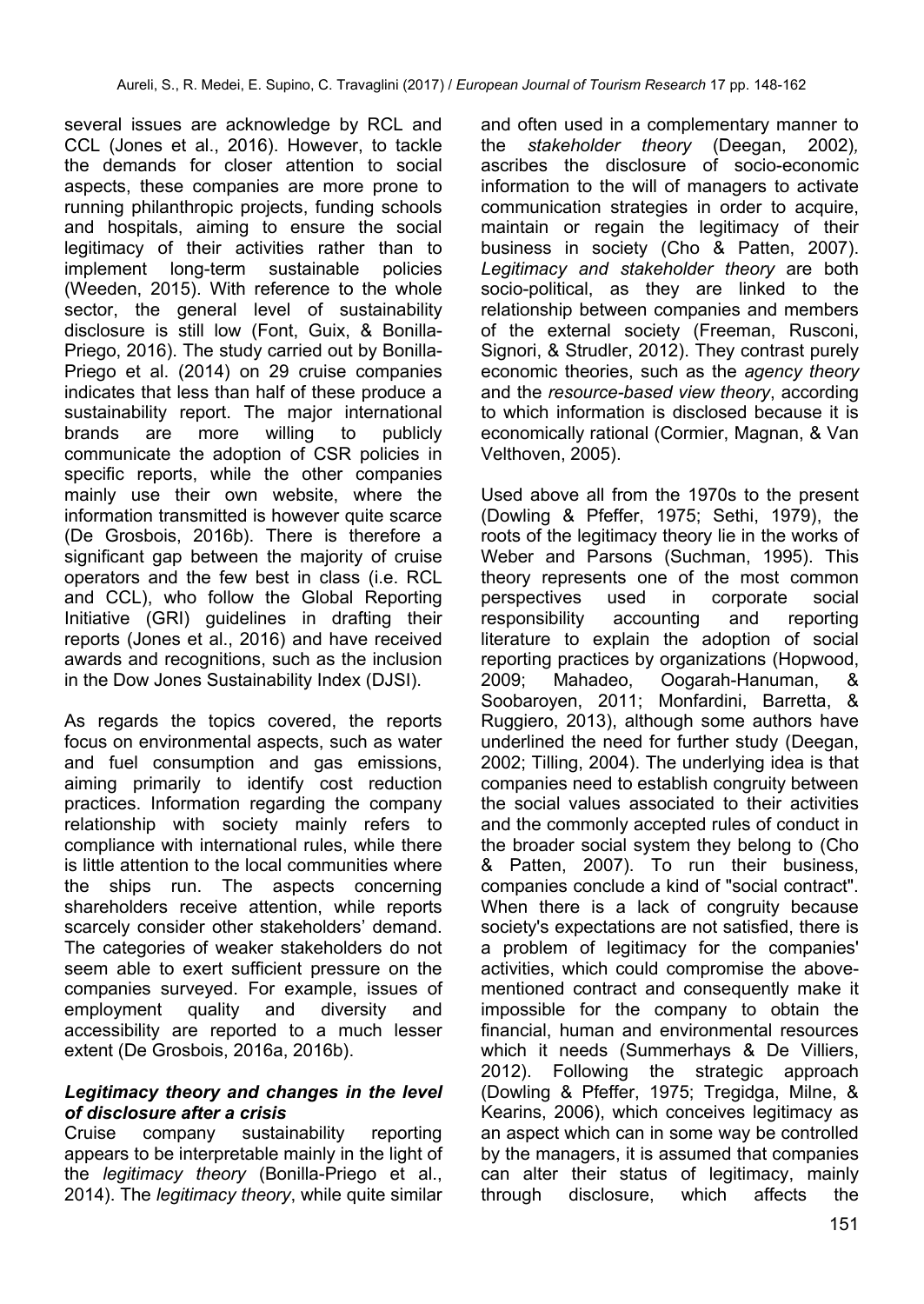perception of the parties targeted by the disclosure itself (Aerts & Cormier, 2009).

When an accident, event or critical situation occurs, which may generate a problem of legitimacy, managers try to respond to the solicitations of external society – or those raised by the media (Brown & Deegan, 1998; Gillet-Monjarret, 2015; Islam & Deegan, 2010; Prokofieva & Clark, 2014) – by introducing specific communication strategies. Various events can generate a legitimacy gap, from an accident with environmental or social repercussions (Deegan, Rankin, & Voght, 2000), to the demand or pressure from government authorities to adopt new social standards and practices (Ahmed Haji, 2013; De Villiers & Van Staden, 2006; Deegan & Rankin, 1996), from a legal action taken against the company, to specific activities undertaken by NGOs (Deegan & Islam, 2014; Deegan et al., 2000). Studies that relate socio-environmental disclosure to a critical event concern mainly companies in the Oil & Gas sector (Cho, 2009; Islam & Islam, 2011; Summerhays & De Villiers, 2012) as well as sectors that are more vulnerable to environmental risk such as utilities and the chemical sector, or again companies exposed to reputational risk, such as consumer goods manufacturers and financial corporations (Gillet-Monjarret, 2015). Equally relevant is the research in the mining (De Villiers & Van Staden, 2006) and clothing sectors (Islam & Deegan, 2010), whose operations usually located in developing countries are criticised for their poor working conditions which do not always guarantee the respect of human rights.

Applying the legitimacy theory to analysing corporate reports (mainly annual reports and sustainability reports) suggests that in the event of an accident or other negative event, the company involved reacts to repair legitimacy either providing explanations or excuses to what happened or denying the problem and its responsibility for the event (Suchman, 1995). In the first case, the company opts for an *image enhancement strategy* translating into the increase in information on the positive results achieved and company's social values. In the last case, the company opts for a *disclaimer strategy*,

which consists in stating that the company is not responsible for the accident or event and therefore for its negative consequences. In both cases, the response usually leads to an increase in the amount of information produced (Cho, 2009; De Villiers & Van Staden, 2006; O'Donovan, 2002; Summerhays & De Villiers, 2012). The underlying idea is that the greater the concern expressed by the community, the more extensive company disclosure about social and environmental aspects will be (Brown & Deegan, 1998). Studies often use quantitative measures to evaluate disclosure, such as the number of sentences or words concerning social and environmental issues, calculating the percentage increase in information provided compared to the total number of pages in the corporate reports (Cho, 2009; Hooks & van Staden, 2011; Islam & Deegan, 2010). Modifications to corporate disclosure do not however concern only the company that caused the accident, as its direct competitors and all businesses in the sector tend to disclose more social and environmental information (Summerhays & De Villiers, 2012). According to Islam and Deegan (2010), all major players of the sector can suffer the negative consequences of the incorrect conduct of a single company.

#### **Methodology**

The increasing spread of non-structured corporate reporting (like the diffusion of social reports, reporting for intangible assets and the publication of greenhouse gas emissions reports) has led to the development of several methods that extract information on the meaning of the disclosure documentation. In relation to sustainability reporting, different methods for textual analysis were applied in previous work, with a large preference for content analysis (Aureli, 2017; Cho, 2009; Cho & Patten, 2007; De Villiers & Van Staden, 2006). Differently, this paper applies a newer and emergent technique of analysis named *text mining*.

On one hand, content analysis helps investigate not only the quantity but also the quality of corporate communication, providing indications on the type of legitimacy strategy adopted by companies (Michelon, 2012). Moreover, using content analysis it is possible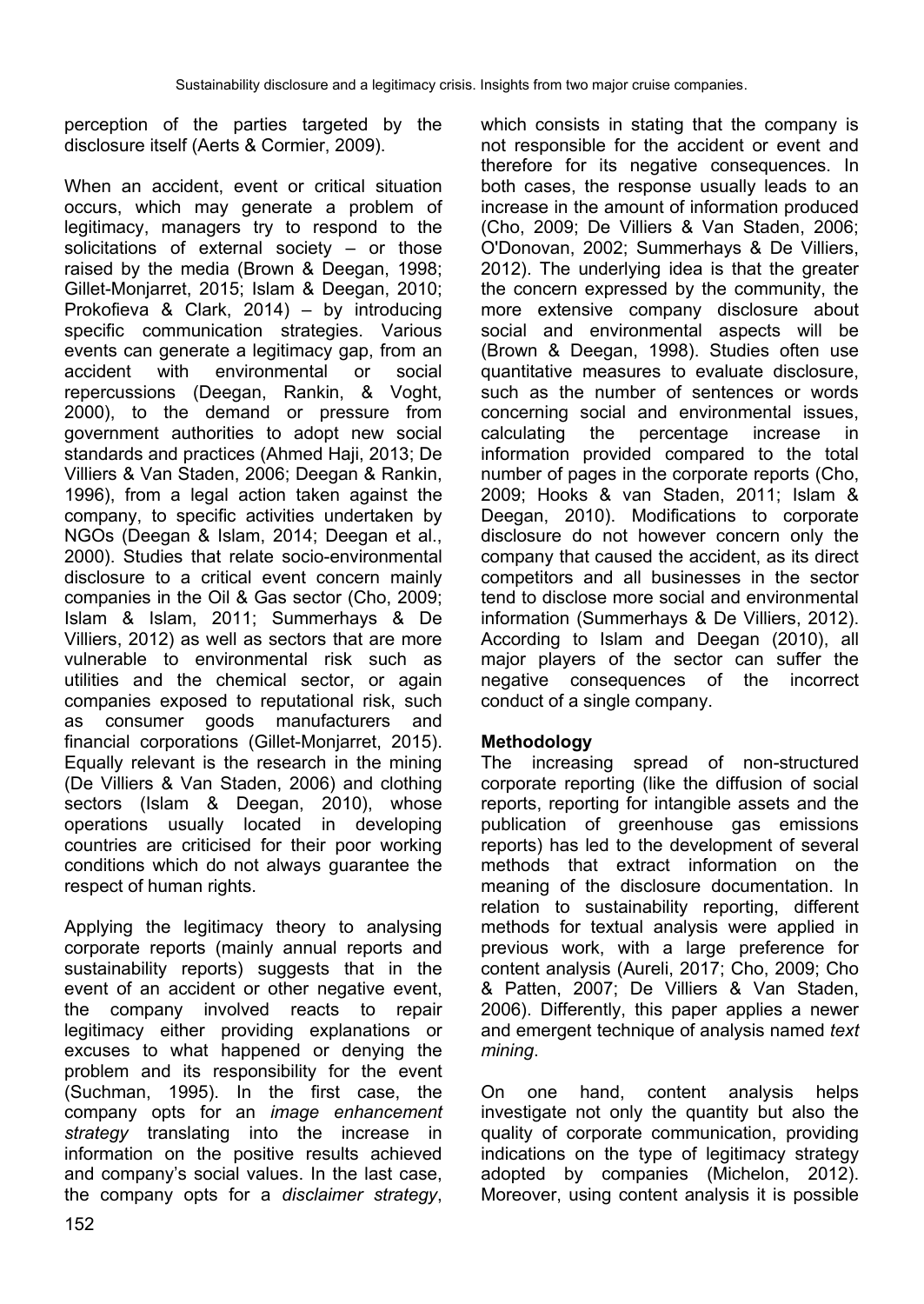to distinguish between general information and specific information, and understand the possible interactions between the different topics covered by socio-environmental communication (De Villiers & Van Staden, 2006). On the other hand, this technique involves one important limitation: the difficulty in comparing studies. Authors often use different coding schemes, adapting them to the different research objectives and the various aspects of corporate communication they aim to analyse (Cho, 2009; Cho, Patten, & Roberts, 2006). Adaptations are also made to take into account the special features of the investigated sector, which implies different interlocutors and sustainability practices (Bonilla-Priego et al., 2014). Even when the construction of key concepts starts from previous studies or previously used indices (De Villiers & Van Staden, 2006), the ability to generalise the results is very limited because the presence of human coders (i.e. the authors) may involve some subjectivity.

Text mining, instead, is an automated text analysis method (i.e. performed by a software) for researching and extracting models, indications, trends and rules in non-structured texts, such as text documents, HTML files, chat messages and e-mails (Feldman & Dagan, 1995; Fuller, Biros, & Delen, 2011; He, 2013; Özyurt & Köse, 2010). Text mining can be used systematically to highlight, extract, manage, integrate and exploit the information, which can be taken from text documents to measure hidden information in data (Fu-Ren, Lu-Shih, & Fu-Tai, 2009; Loh, Wives, & de Oliveira, 2000). Text mining, started in 1960s, became popular in 1990s, when it was included the primary field of Information System (Dörre, Gerstl, & Seiffert, 1999). This technique takes out knowledge from text documents in two different stages: text pre-processing and knowledge extraction. In the text pre-processing phase, software converts unstructured data into a documentterm matrix, while the knowledge extraction involves data mining. Pre-processing a corpus of textual data consists in tokenization, stop words removal and stemming, followed by the formulation of a document-term matrix, as proposed by Salton and McGill (1986); this stage is fundamental in text mining, because high-quality of pre-processing produces highquality knowledge (Uysal & Gunal, 2014). Text mining application could be summarized in five activity categories (Kumar & Ravi, 2016): Classification, Clustering, Association Rule Mining (ARM), Text summarization and Topic detection/ identification. Textual data are classified and codified by a software. The introduction of Machine Learning algorithms for text mining reduces human intervention and time to process the text. Compared to content analysis the absence of human coder increases the reliability of results (Milne & Adler, 1999) and the quality of mining.

Although *text mining* is an emergent technique in the companies' report analysis, it has already been applied in the past. Kloptchenko et al. (2004) analysed the information in the annual report and reached the conclusion that the text contents can predict variations in the financial performance of companies. Liew, Adhitya, and Srinivasan (2014) applied *text mining* to investigate topics of sustainability disclosure in the chemical sector, while (Aureli, Medei, Supino, & Travaglini, 2016) used *text mining* to search for changes in the sustainability reports of six companies involved in industrial disasters.

In the present study, *text mining* is used to analyse the content of sustainable reports of two cruise companies after the sinking of Costa Concordia on January 12, 2012. This fact represents a striking example of an industrial disaster that created a legitimacy crisis for the whole sector (as demonstrated by the worldwide media attention) and is likely to affect external corporate communication.

The impact of the Costa industrial disaster on CCL's and RCL's sustainability reports was analysed preparing a wordlist of terms relating to sustainability and highlighting if and how the relative frequency of the vocabulary compared to the total number of words changed over the years. The wordlist was constructed based on the Global Reporting Initiative (GRI) guidelines, version 3, to which the analysed reports expressly refer. The GRI document underlines seven relevant aspects or dimensions for corporate sustainability disclosure: Economic (EC), Environmental (EN), Labour Practices (LA), Human Rights (HR), Product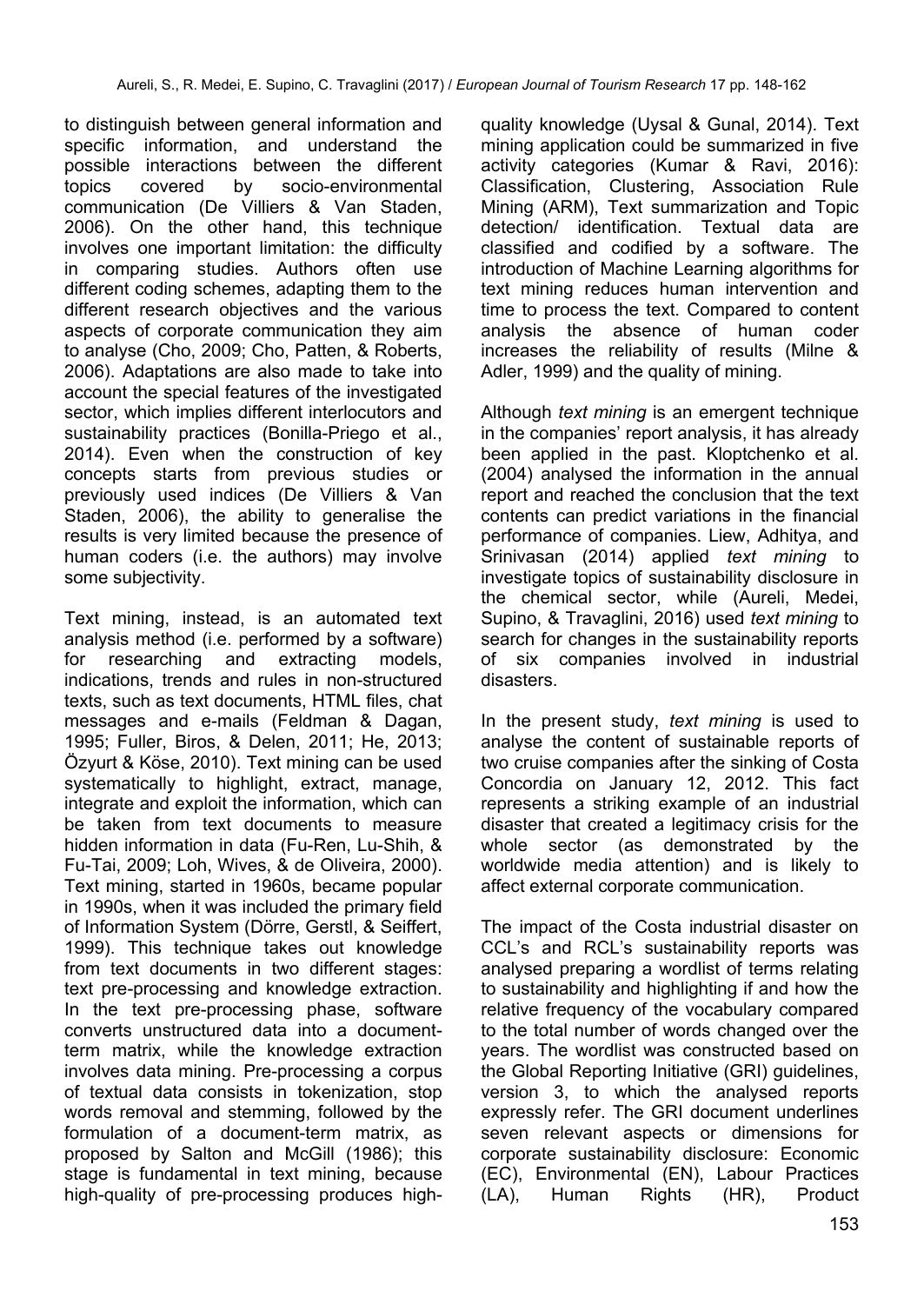Responsibility (PR), Society (SO) and Strategy (ST). The wordlist was then structured on the same distribution, and was constructed by extracting from the GRI document the paragraphs relative to each dimension and subjected to analysis, in an unequivocal manner including the words and strings in each section for which the probability of random inclusion in the document is less than 10%. The wordlist (with a total of 130 terms) was enriched with synonyms, considered most suitable by the researchers according to the specific objectives of the research, from those given in the on-line dictionaries Thesaurus.com and Oxforddictionaries.com

The corpus consisted of five sustainability reports for CCL and five for RCL. They were downloaded from the companies' web sites, and refer to the five-year period from 2009 to 2013. The first three reports of each series were disclosed before the disaster, the remaining two ones refer to the two-year period after the disaster. All the reports were certified by the GRI and are written in English. Sustainability reports from other cruise companies were not included in the corpus, in fact only CCL and RCL regularly produced reports during the considered period.

The *text mining* application to the corpus was organised into two stages. During the first stage, the documents were pre-processed, converted from PDF to plain text format to facilitate acquisition and reading by the software R and the *temis* application (Bouchet-Valat & Bastin, 2015). The text documents imported into the software were automatically processed to render the corpus uniform. In detail, all the words in lower case were converted to make them equivalent, and were then filtered to remove the "stop words", i.e. all the "functional" words with no meaning, such as articles, pronouns, adverbs and conjunctions. Thereafter the documents were cleaned of all punctuation, numerical values, graphic symbols and hypertext links. Finally, the words were stemmed, i.e. reduced to their root; the stemming process is used to trace variations of the same word to a stem, increasing the precision of the analysis and reducing variability and costs (Feldman & Sanger, 2007; Weiss, Indurkhya, Zhang, & Damerau, 2010). Having ensured the uniformity of the single elements of the corpus, the text was converted into a word terms matrix, which summarises the occurrences of each word in the text. In the second stage, the number of times the words in the wordlist occurred was extracted from each report, calculating the relative frequency of each word. To reduce the risk of distortion due to the different lengths of the documents, the absolute frequencies were related to the total number of words in the document, excluding the stop words.

### **Data analysis**

Based on the above-described explanations, this paragraph aims to compare the sustainability information produced by CCL and RCL in the years preceding and immediately following the Costa Concordia shipwreck. Table 1 shows the measurement of relative presence of the wordlist, for both companies, referring to the time period between 2009 and 2013, identified according to the decomposition of the concept of sustainability in the categories described in the previous paragraph.

If we consider all the categories of the wordlist, we can see that in the five-year period considered, the average value for CCL (16.02%) is much higher than that of RCL (11.06%), even though the value recorded in the last year (13.16%) could lead us to think of a possible progressive decrease in this deviation. The same thing happens also referring to the single sustainability categories, with the exception of the Human Rights section, for which both values are around 0.5%, and the Society section, in which the average value of RCL (1.03%) is higher than CCL's one (0.74%). The average values and other important parameters of the distributions presented in Table 1 are shown in Table 2. They can be useful in order to better evaluate the central tendency and the variability of the proposed relative disclosure measures with reference to their total level and the categories by which they were decomposed.

A first reflection on the level of sustainability disclosure can be done considering the totals obtained by summing all categories. Figure 1 shows overall trends of the relative presence of the wordlist for the two companies in the five-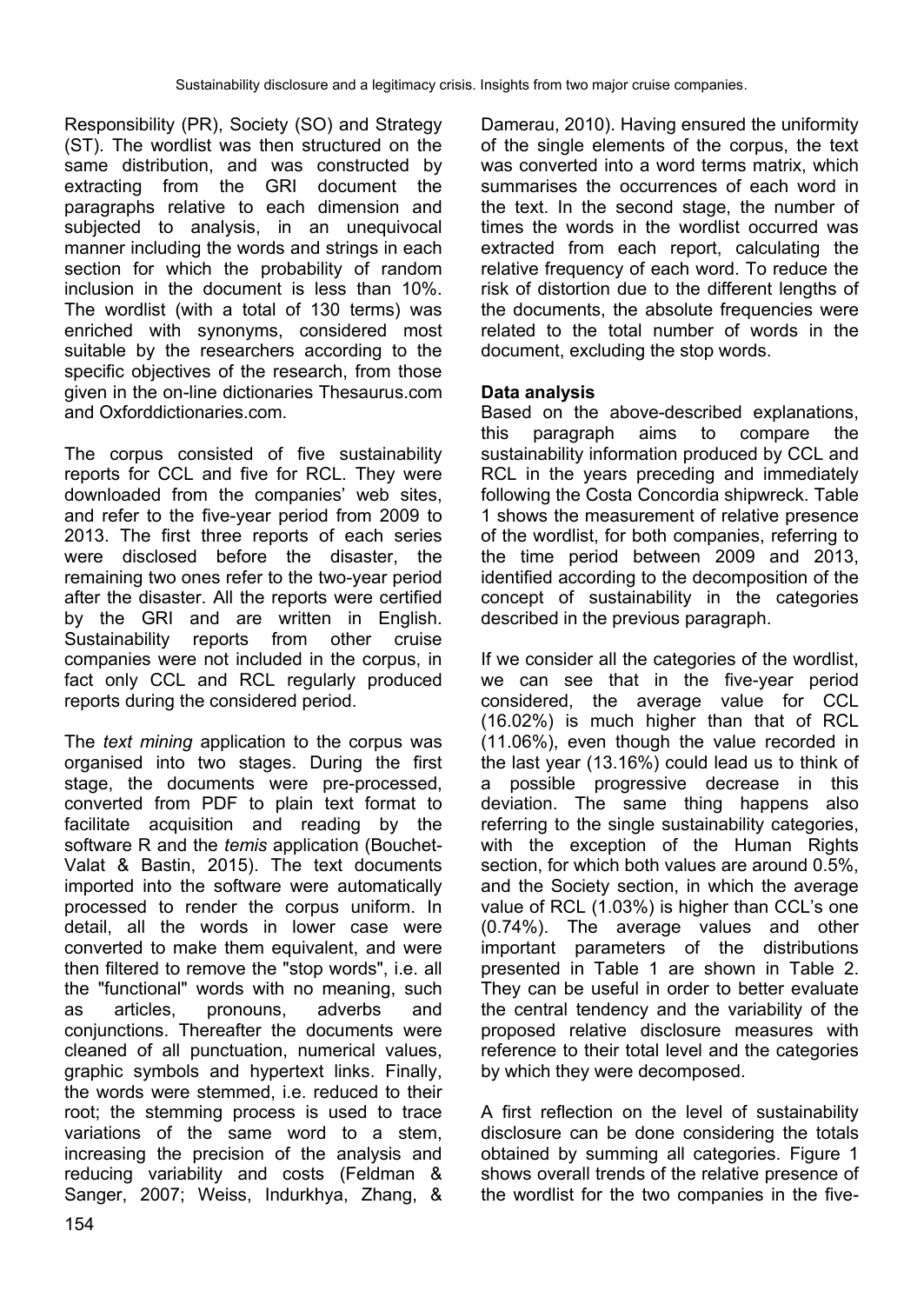| Company    |      | Year EC EN |          | <b>HR</b> | <b>LA</b>         | <b>PR</b> | <b>SO</b> | <b>ST</b>      | <b>Total</b> |
|------------|------|------------|----------|-----------|-------------------|-----------|-----------|----------------|--------------|
|            | 2009 | $0.94\%$   | 3.79%    |           | $0.64\%$ 4.97%    | 3.15%     | 0.81%     | $0.85\%$       | 15.14%       |
|            | 2010 | 1.36%      | 5.43%    | 0.50%     | 3.47%             | 3.09%     | 0.70%     | 1.65%          | 16.21%       |
| <b>CCL</b> | 2011 | 1.59%      | 6.21%    | $0.41\%$  | $3.04\%$          | 3.23%     | 0.57%     | 1.78%          | 16.83%       |
|            | 2012 | 1.27%      | 4.77%    |           | $0.52\%$ 3.48%    | $3.04\%$  | 0.68%     | $1.52\%$       | 15.28%       |
|            | 2013 | $1.24\%$   | 4.20%    |           | $0.77\%$ 3.75%    | 3.86%     |           | $0.92\%$ 1.91% | 16.66%       |
|            | 2009 | $0.58\%$   | 3.81%    |           | 0.38% 1.42% 2.84% |           | $1.01\%$  | $0.84\%$       | 10.87%       |
|            | 2010 | $0.44\%$   | $3.11\%$ | 0.52%     | $1.94\%$          | $2.90\%$  | $0.87\%$  | $0.76\%$       | 10.53%       |
| <b>RCL</b> | 2011 | $0.75\%$   | 3.27%    |           | $0.62\%$ 2.21%    | $1.62\%$  | $0.99\%$  | $0.88\%$       | 10.34%       |
|            | 2012 | $0.67\%$   | 3.35%    |           | $0.53\%$ 2.24%    | 1.75%     | $1.03\%$  | 0.83%          | 10.39%       |
|            | 2013 | $1.27\%$   | 2.66%    |           | $0.57\%$ 2.18%    | 2.97%     | $1.27\%$  | $2.24\%$       | 13.16%       |

**Table 1.** *Relative presence of the wordlist*

**Legend**: Economic (EC), Environmental (EN), Labour Practices (LA), Human Rights (HR), Product Responsibility (PR), Society (SO), Strategy (ST)

**Table 2.** *Parameters of the wordlist relative presence distributions*

| Company    |           | EC       | ΕN       | <b>HR</b>      | LA                   | PR       | SΟ             | SТ             | Total  |
|------------|-----------|----------|----------|----------------|----------------------|----------|----------------|----------------|--------|
|            | Min       | $0.94\%$ | 3.79%    | $0.41\%$       | $3.04\%$             | $3.04\%$ | 0.57%          | $0.85\%$       | 15.14% |
|            | Q1        | $1.24\%$ | 4.20%    | $0.50\%$       | 3.47%                | $3.09\%$ | $0.68\%$       | $1.52\%$       | 15.28% |
|            | Median    | $1.27\%$ | 4.77%    | $0.52\%$       | 3.48%                | 3.15%    | $0.70\%$       | 1.65%          | 16.21% |
| <b>CCL</b> | Q3        | 1.36%    | 5.43%    | $0.64\%$       | 3.75%                | 3.23%    | 0.81%          | 1.78%          | 16.66% |
|            | Max       | $1.59\%$ | $6.21\%$ | $0.77\%$       | 4.97%                | 3.86%    |                | $0.92\%$ 1.91% | 16.83% |
|            | Mean      | 1.28%    | 4.88%    | $0.57\%$ 3.74% |                      | $3.27\%$ | $0.74\%$ 1.55% |                | 16.02% |
|            | Std. Dev. | 0.23%    | $0.97\%$ |                | $0.14\%$ 0.73%       | $0.34\%$ | 0.13%          | $0.41\%$       | 0.78%  |
|            | Min       | $0.44\%$ | 2.66%    |                | $0.38\%$ 1.42%       | 1.62%    | $0.87\%$ 0.76% |                | 10.34% |
|            | Q1        | $0.58\%$ |          | $3.11\%$ 0.52% | 1.94%                | 1.75%    | 0.99%          | $0.83\%$       | 10.39% |
|            | Median    | 0.67%    | $3.27\%$ |                | $0.53\%$ 2.18%       | 2.84%    | 1.01%          | $0.84\%$       | 10.53% |
| <b>RCL</b> | Q3        | $0.75\%$ | 3.35%    |                | $0.57\%$ 2.21% 2.90% |          |                | $1.03\%$ 0.88% | 10.87% |
|            | Max       | $1.27\%$ | 3.81%    |                | $0.62\%$ 2.24%       | $2.97\%$ |                | $1.27\%$ 2.24% | 13.16% |
|            | Mean      | $0.74\%$ | $3.24\%$ |                | $0.52\%$ 2.00%       | 2.42%    | $1.03\%$ 1.11% |                | 11.06% |
|            | Std. Dev. | $0.32\%$ | $0.42\%$ | $0.09\%$       | 0.34%                | $0.67\%$ | $0.15\%$       | $0.64\%$       | 1.19%  |

**Legend**: Economic (EC), Environmental (EN), Labour Practices (LA), Human Rights (HR), Product Responsibility (PR), Society (SO), Strategy (ST)

year period. In the three-year period 2009-2011 the two series show contrasting trends. The relative presence of the sustainability wordlist tends to increase in the information produced by CCL, while it falls progressively in that of RCL. In the reports referring to 2012, the first year following the shipwreck, an inversion of trends is recorded for both companies. The relative presence of the identified terms falls drastically in the information produced by CCL while, referring to RCL, an (albeit slight) increase is recorded. Finally, in 2013, the differences appear to settle to a clear increase in the proposed indicator, thus highlighting a similar conduct by both companies.

Further considerations can be made by analysing the trend of the relative presence of the specific wordlist linked to the environment, for the two companies in question (Figure 2). In 2009, the relative presence of the environmental wordlist in the reports of the two companies coincides. In following years, up to 2012, the two patterns diverge: the indicator increases in the information produced by Carnival Corporation & PLC, while for Royal Caribbean Cruises Ltd it does not seem to suffer serious oscillations, even though the trend does fall slightly. For both companies, in 2013 (the second report after the disaster), the relative presence of sustainability terminology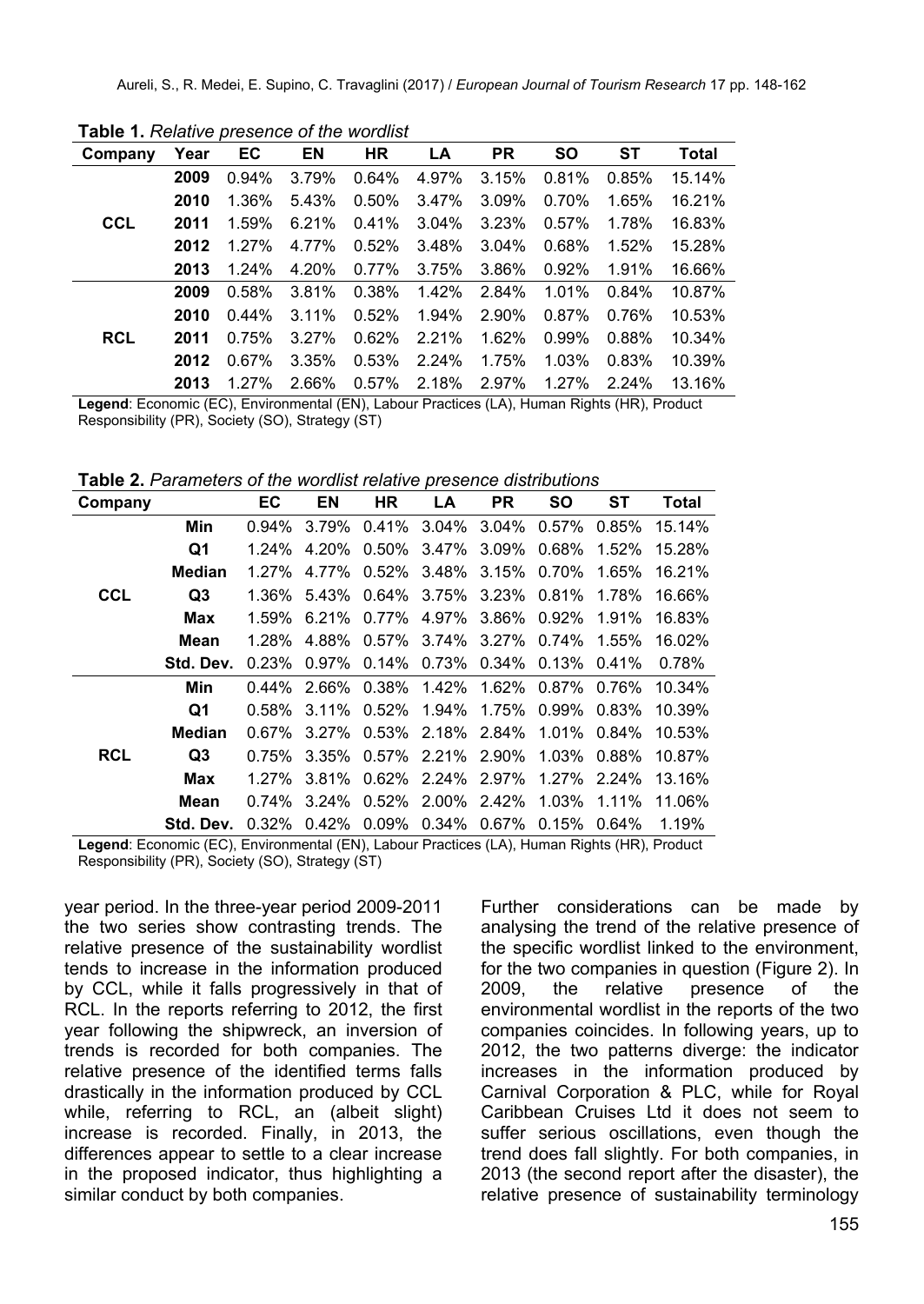

**Figure 1.** *Overall trends of the wordlist relative presence*



**Figure 2.** *Relative presence of the environmental wordlist*

drops, representing the lowest value in the last four years.

#### **Discussions**

Empirical data indicate that the sinking of Costa Concordia disaster affects the sustainability disclosure of the two analysed cruise companies. Even if CCL and RCL had a different disclosure behaviour before this negative event (the presence of the wordlist increases in CCL while it decreases in RCL from 2009 to 2011), both companies changed their level of disclosure in 2012 towards opposite directions.

The holding company of Costa Concordia (CCL) shows a significant drop, especially when compared to RCL, in the presence of the sustainability wordlist in the year of the disaster. Observed changes in the frequency of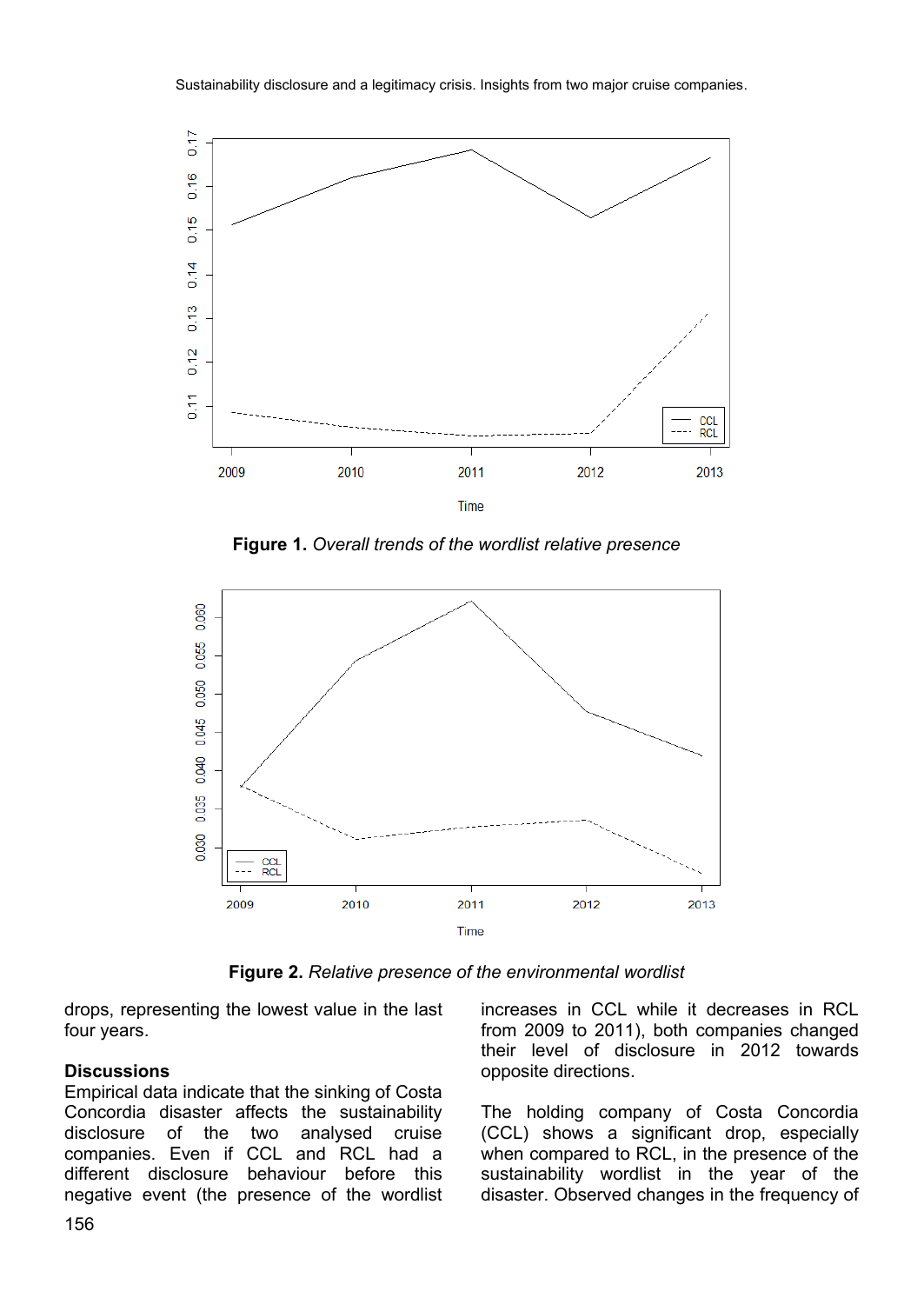the wordlist suggest that managers of CCL use sustainability reports to handle company legitimacy issues in a different way from what suggested by mainstream academic studies on legitimacy theory. In fact, results indicate that CCL does not react to a legitimacy threat, such as an industrial disaster, with an increase in the quantity of information disclosed. Moreover, a closer look into our results indicates that the decrease in company disclosure is mainly due to the reduction in environmental information, which represents the most relevant dimension. The categories or aspects of sustainability disclosure receiving more attention in order of importance are: environment, labour practices and product responsibility. With reference to CCL's main competitor, results indicate that the disaster is also linked to a change in the sustainability disclosure of this company. Since 2012, RCL begins using more terms of the relevant vocabulary (although to a limited extent), which then continue increasing in 2013.

On one hand, findings are in line with the strategic approach of legitimacy theory that considers reporting as a strategic tool used by managers to regain or maintain the legitimacy and reputation of a company. The changes in the level of disclosure of both CCL and RCL confirm that managers manipulate company disclosure in the attempt to affect recipients' perceptions. On the other hand, findings provide empirical evidence that regaining legitimacy does not automatically result in greater social and environmental disclosure.

With reference to this, the cruise context seems to differ from what previous studies have found in the case of oil & gas companies, the airline industry and the mining sector. The energy company Total S.A., for example, tried to repair its legitimacy by increasing the sustainability disclosure in both 1999 and 2001 disasters (Cho, 2009). Likewise, three different airline companies have responded to separate airline disasters with considerable increases in CSR disclosure (Vourvachis, Woodward, Woodward, & Patten, 2016) and the entire South African mining industry has evidenced an increase in disclosure levels following two major mining accidents (Coetzee & van Staden, 2011).

#### **Conclusions**

From a theoretical point of view, this study contributes to the existing literature examining corporate disclosure reactions following threats to their social legitimacy, offering a detailed picture of what happens to sustainability disclosure of cruise companies when an<br>industrial disaster occurs. The analysis industrial disaster occurs. provided highlights that, in this less investigated sector, legitimization may entail different disclosure behaviours. Thus, this study contributes to the existing literature confirming that reporting is a tool of legitimacy, but it also indicates that regaining legitimization after a disaster may be searched through a decrease in transparency of the company.

In addition, the great interest in environmental aspects and the relative scarce attention to social issues in the analysed companies in 2012 and 2013 reveal that cruise companies consider the institutional pressure of environmental authorities more important than the issues usually raised by the society and the local communities even in the case of an industrial disaster that involved a major loss of lives. The predominance of the environmental dimension in social reports is similar to that indicated by (Bonilla-Priego et al., 2014) with reference to cruise companies operating in normal conditions.

From a practical point of view, the results of this study can be useful for managers having to tackle similar situations. The observed corporate behaviours can be considered as an illustration for managers deciding whether to adopt a strategy based on the reduction of information or to react by increasing disclosure, where necessary providing details on the consequences of the event and on the corrective actions taken. Important implications also emerge for stakeholders who represent the users of sustainability reports. The reduction in the wordlist concerning the socalled triple bottom line suggests that stakeholders may not find adequate responses to their demand of transparency in the sustainability reports of companies facing with disastrous events. The behaviour of CCL is a clear warning in this sense. Similarly, findings advise international bodies and standard setters of sustainability reporting like the GRI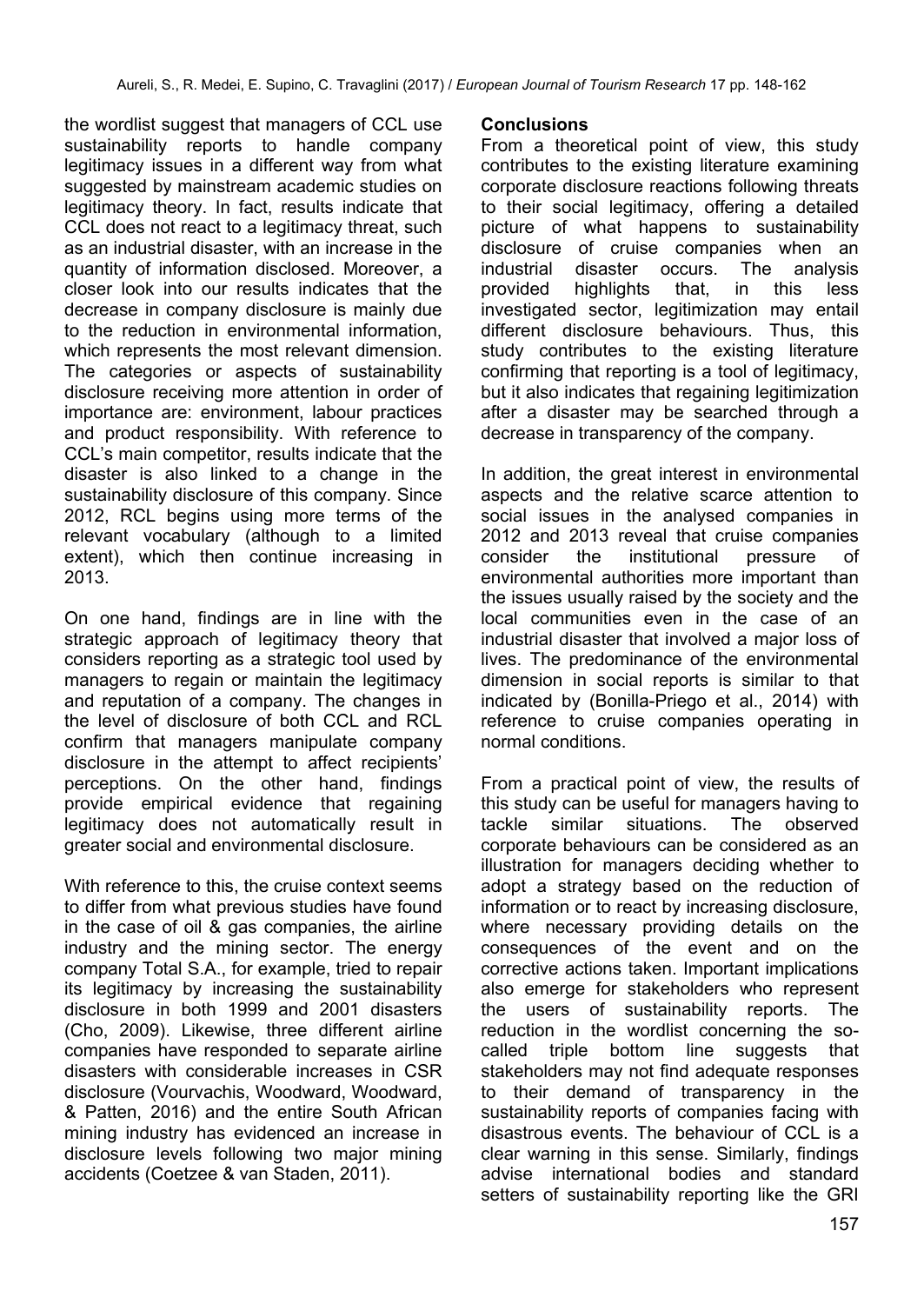that companies facing a legitimacy crisis might be tempted to reduce their transparency. In order to avoid this possibility, standard setters may evaluate to propose additional information requirements (like an add-on) or specific guidelines to be applied in the case of an industrial disaster caused by the organization.

This explorative research is not exempted from some limitations. First, it is not a statistical study but it just compares the practices of two companies, although they represent 65% of the cruise market. Another limit may lie in the objects of the analysis. The focus only on sustainability reports does not permit to understand if there is a general reduction in the wordlist presence considering all media (i.e. websites, social networks and press releases). Furthermore, a self-produced wordlist according to GRI guidelines does not consider some specific, sector-related terms. Future research may include an improved wordlist by inserting terms from other guidelines and a larger number of cases, also referring to other sectors affected by a similar industrial disaster, with the aim to generalise the conclusions of this study.

Possible explanations of the specific cruise companies' behaviour to be investigated in the future may relate to differences in the magnitude of the disasters investigated or to the fact that cruise companies are not generally considered to operate in environmentally sensitive industries. Thus, they are not exposed to social and ethical pressures like mining and oil companies. It is also possible that the market dominance of just two companies (i.e. duopoly) makes the cruise sector less sensitive to the need to repair their legitimacy.

### **References**

- Adams, C. A., Hill, W.-Y., & Roberts, C. B. (1998). Corporate social reporting practices in Western Europe: legitimating corporate behaviour? *The British Accounting Review, 30*(1), 1-21.
- Aerts, W., & Cormier, D. (2009). Media legitimacy and corporate environmental communication. *Accounting, Organizations and Society, 34*(1), 1-27. doi:10.1016/ j.aos.2008.02.005
- Ahmed Haii, A. (2013). Corporate social responsibility disclosures over time: evidence from Malaysia. *Managerial auditing journal, 28*(7), 647-676. doi:10.1108/MAJ-07-2012-0729
- Aureli, S. (2017). A comparison of content analysis usage and text mining in CSR corporate disclosure. *The International Journal of Digital Accounting Research*, 17, 1-32. doi: 10.4192/1577-8517-v17\_1
- Aureli, S., Medei, R., Supino, E., & Travaglini, C. (2016). Sustainability Disclosure after a Crisis: A Text Mining Approach. *International Journal of Social Ecology and Sustainable Development (IJSESD), 7*(1), 35-49. doi:10.4018/IJSESD.2016010102
- Bebbington, J., & Gray, R. (2001). An Account of Sustainability: Failure, Success and a Reconceptualization. *Critical Perspectives on Accounting, 12*(5), 557-588. doi:10.1006/cpac.2000.0450
- Bebbington, J., Larrinaga, C., & Moneva, J. M. (2008). Corporate social reporting and reputation risk management. *Accounting, Auditing & Accountability Journal, 21*(3), 337-361. doi:10.1108/09513570810863932
- Bonilla-Priego, M. J., Font, X., & Pacheco-Olivares, M. D. R. (2014). Corporate sustainability reporting index and baseline data for the cruise industry. *Tourism Management, 44*, 149-160. doi:10.1016/ j.tourman.2014.03.004
- Bouchet-Valat, M., & Bastin, G. (2015). *Package 'RcmdrPlugin. temis'*. Retrieved from
- Bresson, G., & Logossah, K. (2011). Crowdingout effects of cruise tourism on stay-over tourism in the Caribbean: Non-parametric panel data evidence. *Tourism Economics, 17*(1), 127-158. doi:10.5367/te.2011.0028
- Brida, J. G., & Zapata, S. (2009). Cruise tourism: economic, socio-cultural and environmental impacts. *International Journal of Leisure and Tourism Marketing, 1*(3), 205-226. doi:10.1504/IJLTM.2010.029585
- Brown, N., & Deegan, C. (1998). The public disclosure of environmental performance information—a dual test of media agenda setting theory and legitimacy theory. *Accounting and Business Research, 29*(1), 21-41. doi:10.1080/00014788.1998.9729564
- Butt, N. (2007). The impact of cruise ship generated waste on home ports and ports of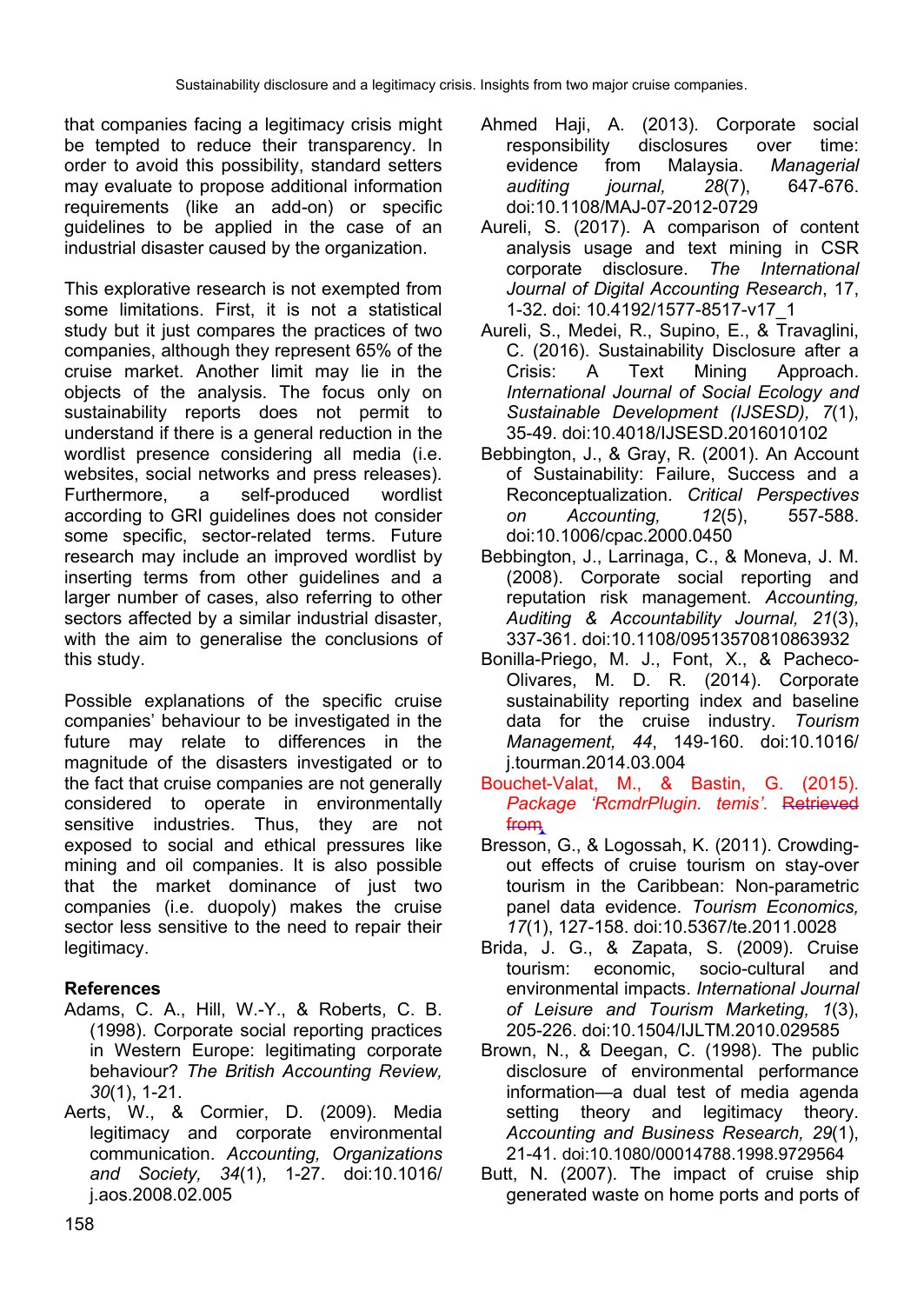call: A study of Southampton. *Marine Policy, 31*(5), 591-598. doi:10.1016/j.marpol.2007. 03.002

- Cho, C. H. (2009). Legitimation strategies used in response to environmental disaster: A French case study of Total SA's Erika and AZF incidents. *European Accounting Review, 18*(1), 33-62. doi:10.1080/0963 8180802579616
- Cho, C. H., & Patten, D. M. (2007). The role of environmental disclosures as tools of legitimacy: A research note. *Accounting, Organizations and Society, 32*(7), 639-647.
- Cho, C. H., Patten, D. M., & Roberts, R. W. (2006). Corporate political strategy: An examination of the relation between political expenditures, environmental performance, and environmental disclosure. *Journal of Business Ethics, 67*(2), 139-154. doi:10.1007/s10551-006-9019-3
- Cloesen, U. (2003). Environmental impact management of ship based tourism to Antarctica. *Asia Pacific Journal of Tourism Research, 8*(2), 32-37. doi:10.1080/10941660308725466
- Coetzee, C. M., & van Staden, C. J. (2011). *Disclosure responses to mining accidents: South African evidence.* Paper presented at the Accounting Forum.
- Cormier, D., Magnan, M., & Van Velthoven, B. (2005). Environmental disclosure quality in large German companies: economic incentives, public pressures or institutional conditions? *European Accounting Review, 14*(1), 3-39. doi:10.1080/0963818042000 339617
- Cruise Lines International Association CLIA. (2014). *The state of cruise industry in 2014*. Retrieved from [http://www.cruising.org/docs/](http://www.cruising.org/docs/%20default-source/market-research/presscon%20ferencepresentation.pdf?sfvrsn=0)  [default-source/market-research/presscon](http://www.cruising.org/docs/%20default-source/market-research/presscon%20ferencepresentation.pdf?sfvrsn=0)  [ferencepresentation.pdf?sfvrsn=0](http://www.cruising.org/docs/%20default-source/market-research/presscon%20ferencepresentation.pdf?sfvrsn=0)
- Cruise Market Watch. (2015). *Cruise market watch announces 2014 cruise line market share and revenue projections*. Retrieved from [https://www.cruisemarketwatch.com/](https://www.cruisemarketwatch.com/%20articles/cruise-market-watch-announces-2014-cruise-trends-forecast/)  [articles/cruise-market-watch-announces-](https://www.cruisemarketwatch.com/%20articles/cruise-market-watch-announces-2014-cruise-trends-forecast/)[2014-cruise-trends-forecast/](https://www.cruisemarketwatch.com/%20articles/cruise-market-watch-announces-2014-cruise-trends-forecast/)
- Dale, C., & Robinson, N. (1999). Bermuda, tourism and the visiting cruise sector: Strategies for sustained growth. *Journal of Vacation Marketing, 5*(4), 333-339. doi:10.1177/135676679900500403
- De Grosbois, D. (2016a). Corporate social responsibility reporting in the cruise tourism industry: A performance evaluation using a new institutional theory based model. *Journal of Sustainable Tourism, 24*(2), 245- 269.
- De Grosbois, D. (2016b). Cruise Ship Labor: Cruise Line Disclosure of Employee Wellbeing-related Initiatives and Performance. *Tourism in Marine Environments, 11*(2-3), 201-208.
- De Villiers, C., & Van Staden, C. J. (2006). Can less environmental disclosure have a legitimising effect? Evidence from Africa. *Accounting, Organizations and Society, 31*(8), 763-781. doi:10.1016/j.aos.2006.03. 001
- Deegan, C. (2002). Introduction: the legitimising effect of social and environmental disclosures-a theoretical foundation. *Accounting, Auditing & Accountability Journal, 15*(3), 282-311. doi:10.1108/09513570210435852
- Deegan, C., & Islam, M. A. (2014). An exploration of NGO and media efforts to influence workplace practices and associated accountability within global<br>supply chains. The British Accounting **The British Accounting** *Review, 46*(4), 397-415. doi:10.1016/j.bar.2014.10.002
- Deegan, C., & Rankin, M. (1996). Do Australian companies report environmental news objectively?: An analysis of environmental disclosures by firms prosecuted successfully by the Environmental Protection Authority. *Accounting, Auditing and Accountability Journal, 9*(2), 52-69. doi:10.1108/09513579610116358
- Deegan, C., Rankin, M., & Voght, P. (2000). Firms' disclosure reactions to major social incidents: Australian evidence. *Accounting forum, 24*(1), 101-130. doi:10.1111/1467- 6303.00031
- Dörre, J., Gerstl, P., & Seiffert, R. (1999). *Text mining: finding nuggets in mountains of textual data.* Paper presented at the Proceedings of the fifth ACM SIGKDD international conference on Knowledge discovery and data mining.
- Dowling, J., & Pfeffer, J. (1975). Organizational legitimacy: Social values and organizational behavior. *Pacific sociological review, 18*(1), 122-136. doi:10.2307/1388226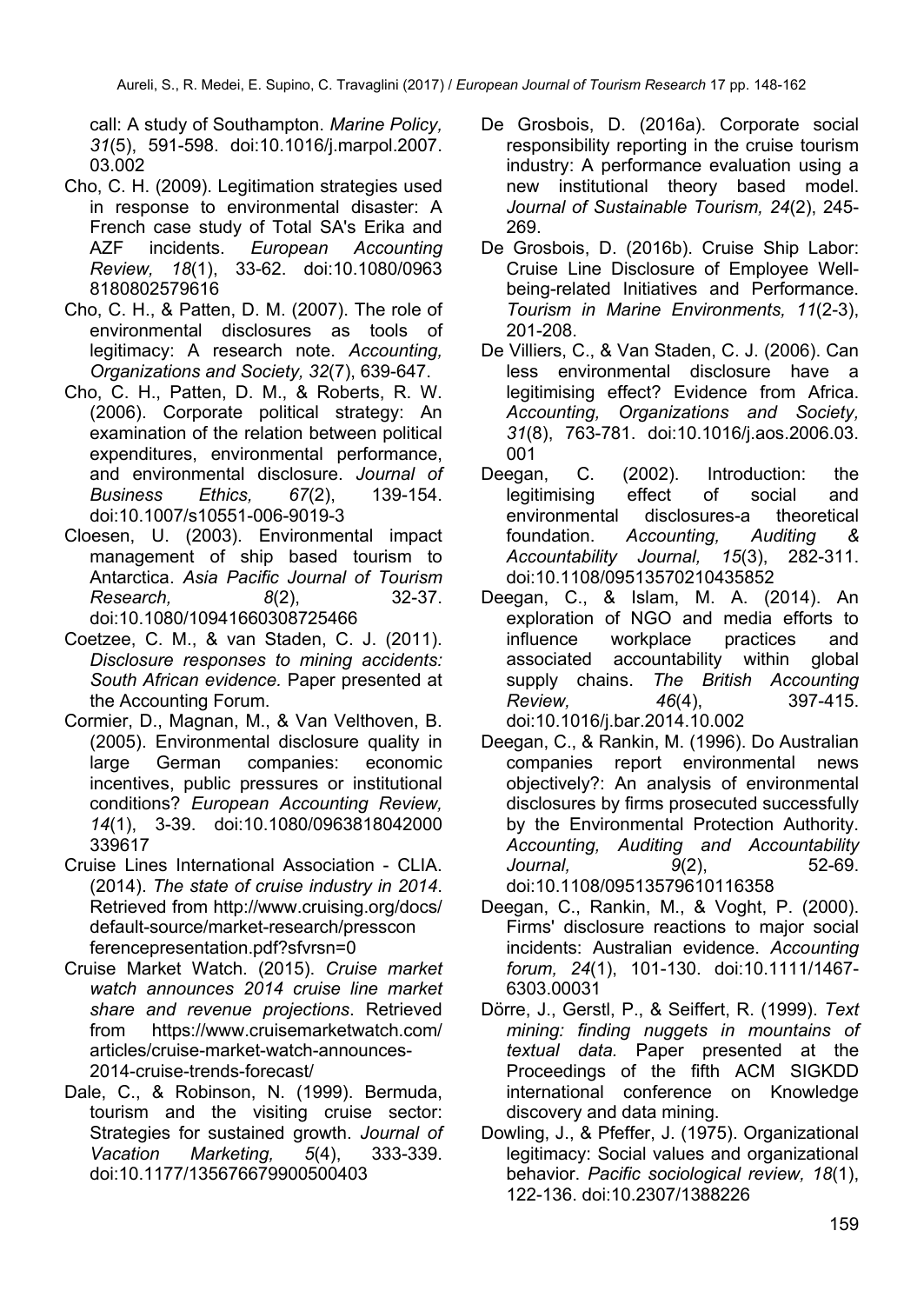- Erftemeijer, P. L., Riegl, B., Hoeksema, B. W., & Todd, P. A. (2012). Environmental impacts of dredging and other sediment disturbances on corals: a review. *Marine Pollution Bulletin, 64*(9), 1737-1765. doi:10.1016/j.marpolbul.2012.05.008
- Feldman, R., & Dagan, I. (1995). *Knowledge Discovery in Textual Databases (KDT).* Paper presented at the KDD.
- Feldman, R., & Sanger, J. (2007). *Introduction to text mining*: Cambridge University Press.
- Font, X., Guix, M., & Bonilla-Priego, M. J. (2016). Corporate social responsibility in cruising: Using materiality analysis to create shared value. *Tourism Management, 53*, 175-186.
- Freeman, R. E., Rusconi, G., Signori, S., & Strudler, A. (2012). Stakeholder theory (ies): Ethical ideas and managerial action. *Journal of Business Ethics, 109*(1), 1-2. doi:10.1007/s10551-012-1374-7
- Fu-Ren, L., Lu-Shih, H., & Fu-Tai, C. (2009). Discovering genres of online discussion threads via text mining. *Computers & Education, 52*(2), 481-495. doi:10.1016/j. compedu.2008.10.005
- Fuller, C. M., Biros, D. P., & Delen, D. (2011). An investigation of data and text mining methods for real world deception detection. *Expert Systems with Applications, 38*(7), 8392-8398. doi:10.1016/j.eswa.2011.01.032
- Gillet-Monjarret, C. (2015). Assurance of Sustainability Information: A Study of Media Pressure. *Accounting in Europe, 12*(1), 87- 105. doi:10.1080/17449480.2015.1036894
- Harlow, W. F., Brantley, B. C., & Harlow, R. M. (2011). BP initial image repair strategies after the Deepwater Horizon spill. *Public Relations Review, 37*(1), 80-83. doi:10.1016/j.pubrev.2010.11.005
- He, W. (2013). Improving user experience with case-based reasoning systems using text mining and Web 2.0. *Expert Systems with Applications, 40*(2), 500-507. doi:10.1016/ j.eswa.2012.07.070
- Hooks, J., & van Staden, C. J. (2011). Evaluating environmental disclosures: The relationship between quality and extent measures. *The British Accounting Review, 43*(3), 200-213. doi:10.1016/j.bar.2011.06. 005
- Hopwood, A. G. (2009). Accounting and the environment. *Accounting, Organizations and*

*Society, 34*(3), 433-439. doi:10.1016/j.aos. 2009.03.002

- Islam, A. M., & Deegan, C. (2010). Media pressures and corporate disclosure of social responsibility performance information: a study of two global clothing and sports retail companies. *Accounting and Business Research, 40*(2), 131-148. doi:10.1080/00014788.2010.9663388
- Islam, A. M., & Islam, A. M. (2011). Environmental incidents in a developing country and corporate environmental disclosures: A study of a multinational gas company. *Society and Business Review, 6*(3), 229-248. doi:10.1108/174656811111 70984
- Johnson, D. (2002). Environmentally sustainable cruise tourism: A reality check. *Marine Policy, 26*(4), 261-270. doi:10.1016/S0308-597X(02)00008-8
- Jones, P., Hillier, D., & Comfort, D. (2016). The Two Market Leaders in Ocean Cruising and Corporate Sustainability. *International Journal of Contemporary Hospitality Management*.
- Jordan, E. J., Vogt, C. A., & DeShon, R. P. (2015). A stress and coping framework for understanding resident responses to tourism development. *Tourism Management, 48*, 500-512. doi:10.1016/j.tourman. 2015.01.002
- Klein, R. a. (2011). Responsible Cruise Tourism: Issues of Cruise Tourism and Sustainability. *Journal of Hospitality and Tourism Management, 18*(01), 107-116. doi:10.1375/jhtm.18.1.107
- Kloptchenko, A., Eklund, T., Karlsson, J., Back, B., Vanharanta, H., & Visa, A. (2004). Combining data and text mining techniques for analysing financial reports. *Intelligent Systems in Accounting, Finance & Management, 12*(1), 29-41. doi:10.1002/ isaf.239
- Kumar, B. S., & Ravi, V. (2016). A survey of the applications of text mining in financial domain. *Knowledge-Based Systems, 114*, 128-147.
- Lee, D., Hampton, M., & Jeyacheya, J. (2015). The political economy of precarious work in the tourism industry in small island developing states. *Review of International Political Economy, 22*(1), 194-223. doi:10.1080/09692290.2014.887590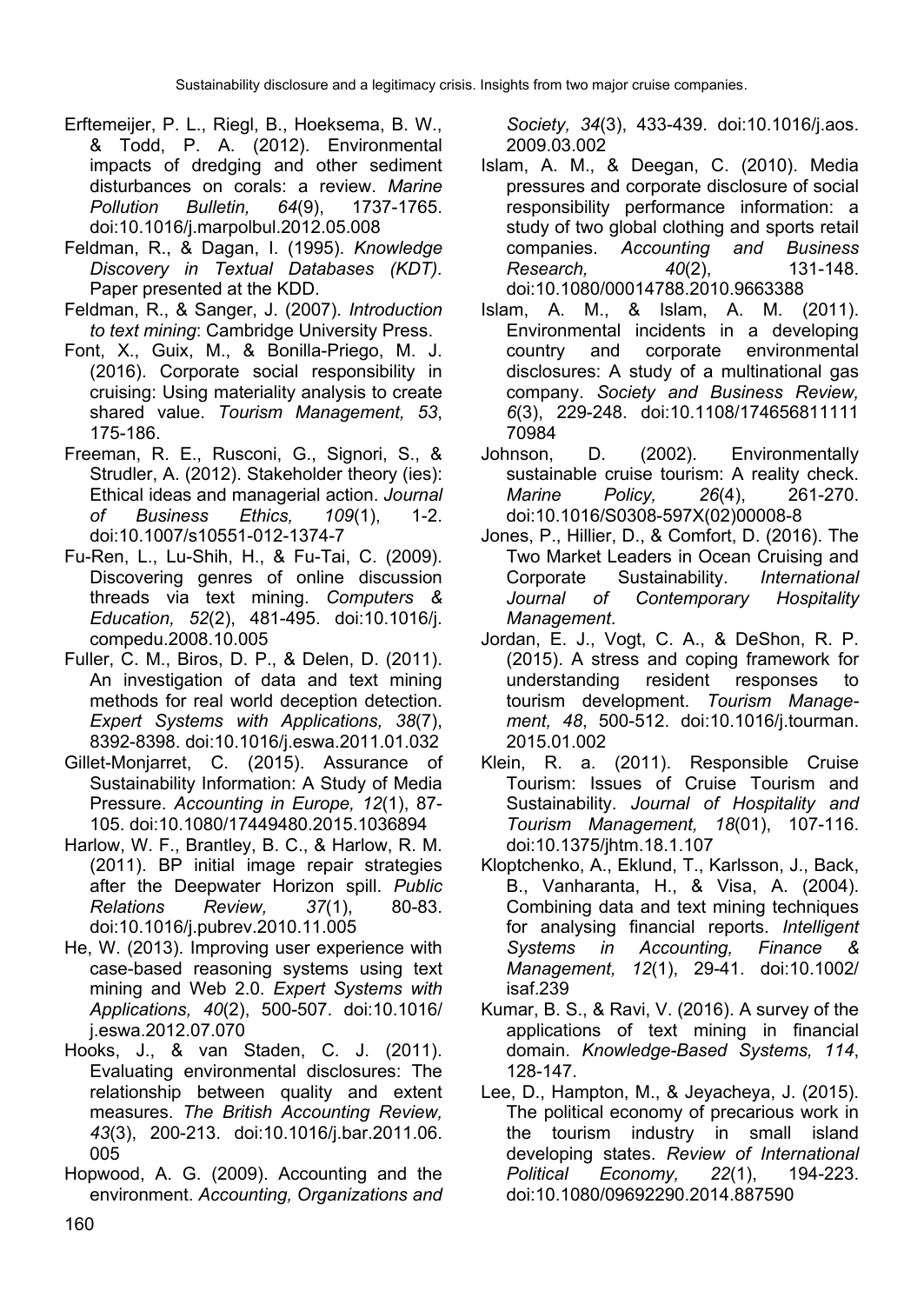- Lee, M. R., & Blanchard, T. C. (2012). Community attachment and negative affective states in the context of the BP Deepwater Horizon disaster. *American Behavioral Scientist, 56*(1), 24-47. doi:10.1177/0002764211409384
- Lester, J. A., & Weeden, C. (2004). Stakeholders, the natural environment and the future of Caribbean cruise tourism. *International Journal of Tourism Research, 6*(1), 39-50. doi:10.1002/jtr.471
- Liew, W. T., Adhitya, A., & Srinivasan, R. (2014). Sustainability trends in the process industries: A text mining-based analysis. *Computers in Industry, 65*(3), 393-400. doi:10.1016/j.compind.2014.01.004
- Loh, S., Wives, L. K., & de Oliveira, J. P. M. (2000). Concept-based knowledge discovery in texts extracted from the web. *ACM SIGKDD Explorations Newsletter, 2*(1), 29-39.
- Mahadeo, J. D., Oogarah-Hanuman, V., & Soobaroven, T. (2011). Changes in social and environmental reporting practices in an emerging economy (2004–2007): Exploring the relevance of stakeholder and legitimacy theories. *Accounting Forum, 35*(3), 158-175. doi:10.1016/j.accfor.2011.06.005
- Matacena, A. (2010). Corporate social responsibility and accountability: some glosses. In M. G. Baldarelli (Ed.), *Civil economy, democracy, transparency and social and environmental accounting research role* (pp. 2-53). Milano: Mc Graw-Hill.
- Michelon, G. (2012). Impression management and legitimacy strategies: The BP case. *Financial reporting*(4), 35-64. doi:10.3280/FR2012-004004
- Milne, M., & Adler, R. (1999). Exploring the reliability of social and environmental disclosures content analysis. *Accounting, Auditing & Accountability Journal, 12*(2), 237-256.
- Monfardini, P., Barretta, A. D., & Ruggiero, P. (2013). Seeking legitimacy: Social reporting in the healthcare sector. *Accounting Forum, 37*(1), 54-66. doi:10.1016/j.accfor.2012. 11.001
- Morhardt, J. E. (2010). Corporate social responsibility and sustainability reporting on the internet. *Business Strategy and the Environment, 19*(7), 436-452.
- O'Donovan, G. (2002). Environmental disclosures in the annual report: Extending the applicability and predictive power of legitimacy theory. *Accounting, Auditing & Accountability Journal, 15*(3), 344-371. doi:10.1108/09513570210435870
- Özyurt, Ö., & Köse, C. (2010). Chat mining: Automatically determination of chat conversations' topic in Turkish text based chat mediums. *Expert Systems with Applications, 37*(12), 8705-8710. doi:10.1016/j.eswa.2010.06.053
- Page, K. (1987). The future of cruise shipping. *Tourism Management, 8*(2), 166-168.
- Papathanassis, A., & Beckmann, I. (2011). Assessing the 'poverty of cruise theory'hypothesis. *Annals of Tourism Research, 38*(1), 153-174. doi:10.1016/j.annals.2010.07.015
- Prokofieva, M., & Clark, C. (2014). The Effect of Press Visibility on Voluntary Disclosure: Country-Level Approach. *Corporate Ownership and Control Journal, 11*(2), 72-83.
- Romero, C., Espejo, P., Zafra, A., Romero, J. R., & Ventura, S. (2013). Web usage mining for predicting final marks of students that use Moodle courses. *Computer Applications in Engineering Education, 21*(1), 135-146. doi:10.1002/cae.20456
- Romero, C., Ventura, S., & García, E. (2008). Data mining in course management systems: Moodle case study and tutorial. *Computers & Education, 51*(1), 368-384. doi:10.1016/j.compedu.2007.05.016
- Salton, G., & McGill, M. J. (1986). Introduction to modern information retrieval.
- Sethi, S. P. (1979). A conceptual framework for environmental analysis of social issues and evaluation of business response patterns. *Academy of Management Review, 4*(1), 63- 74. doi:10.5465/AMR.1979.4289184
- Skaalsvik, H. (2011). Service failures in a cruise line context: Suggesting categorical schemes of service failures. *European Journal of Tourism Research, 4*(1), 25.
- Sorensen, P. (2012). The Marikana Tragedy. *International Journal of Environmental Studies, 69*(6), 871-873. doi:10.1080/ 00207233.2012.734046
- Suchman, M. C. (1995). Managing legitimacy: Strategic and institutional approaches. *Academy of Management Review, 20*(3), 571-610. doi:10.5465/AMR.1995.9508080331